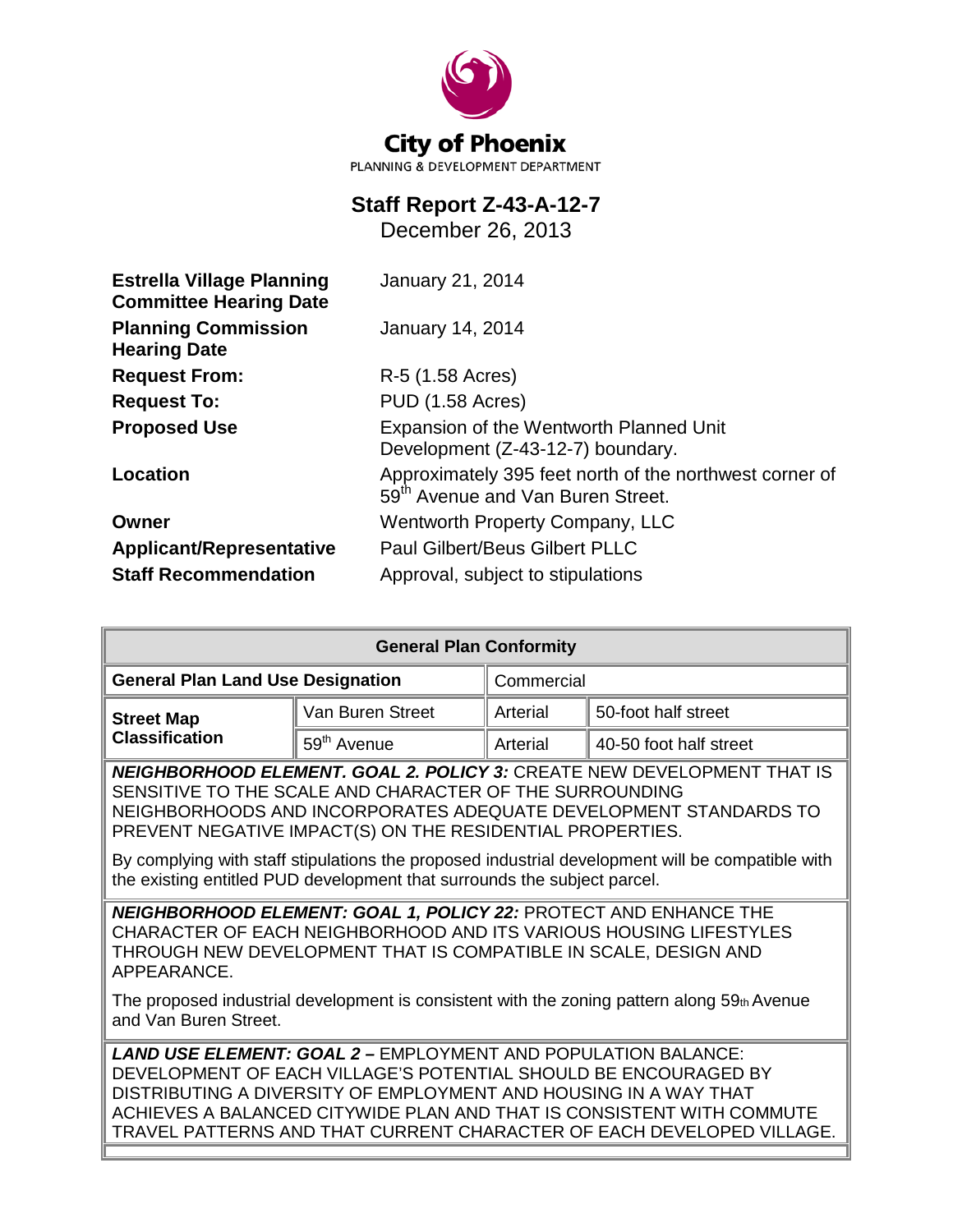Staff Report: Z-43-A-12-7 December 26, 2013 Page 2 of 6

The development of industrial uses will create jobs to balance population and employment near predominately single-family residential areas.

#### **Background/Issues/Analysis**

#### SUBJECT SITE

- 1. This request is to rezone a 1.58 acre site located approximately 395 feet north of the northwest corner of  $59<sup>th</sup>$  Avenue and Van Buren Street from R-5 (1.58 Acres) to PUD (1.58 Acres) to allow for industrial uses. The applicant intends to incorporate the subject parcel into the larger 83.15 acre parcel zoned PUD located directly adjacent to the subject parcel. The applicant owns both the subject and adjacent parcels.
- 2. The General Plan Land Use Map designation for the subject parcel is Commercial. The applicant is not required to pursue a Minor General Plan Amendment as the parcel is less than 10 acres in size.
- 3. The adjacent 83.15 acre parcel was rezoned this past year (Z-43-12-7) to PUD to allow for an industrial development. At the time of that rezoning case the applicant was unable to secure the subject parcels to incorporate into the larger PUD application. Subsequently the applicant purchased the subject parcels and intends to incorporate them into the adjacent larger development. The uses and all development standards will remain the same and mirror the original approved rezoning case.

## SURROUNDING USES & ZONING

#### 4. *North*

The parcel to the north consists of an entitled PUD parcel also owned by the applicant.

## *West*

The parcel to the west consists of an entitled PUD parcel also owned by the applicant.

#### *South*

The parcel to the south consists of an entitled PUD parcel also owned by the applicant.

## *East*

Across 59th Avenue and along the east property line is a vacant parcel zoned A-1.

#### PROPOSAL

5. The proposal was developed utilizing the PUD zoning designation, which allows an applicant to propose uses, development standards, and design guidelines for a site. A primary goal of this process is to allow the applicant to develop standards that respond to the surrounding environment more so than conventional zoning districts allow. The end result is property rezoned with standards crafted specifically for the site that allows for increased development flexibility, while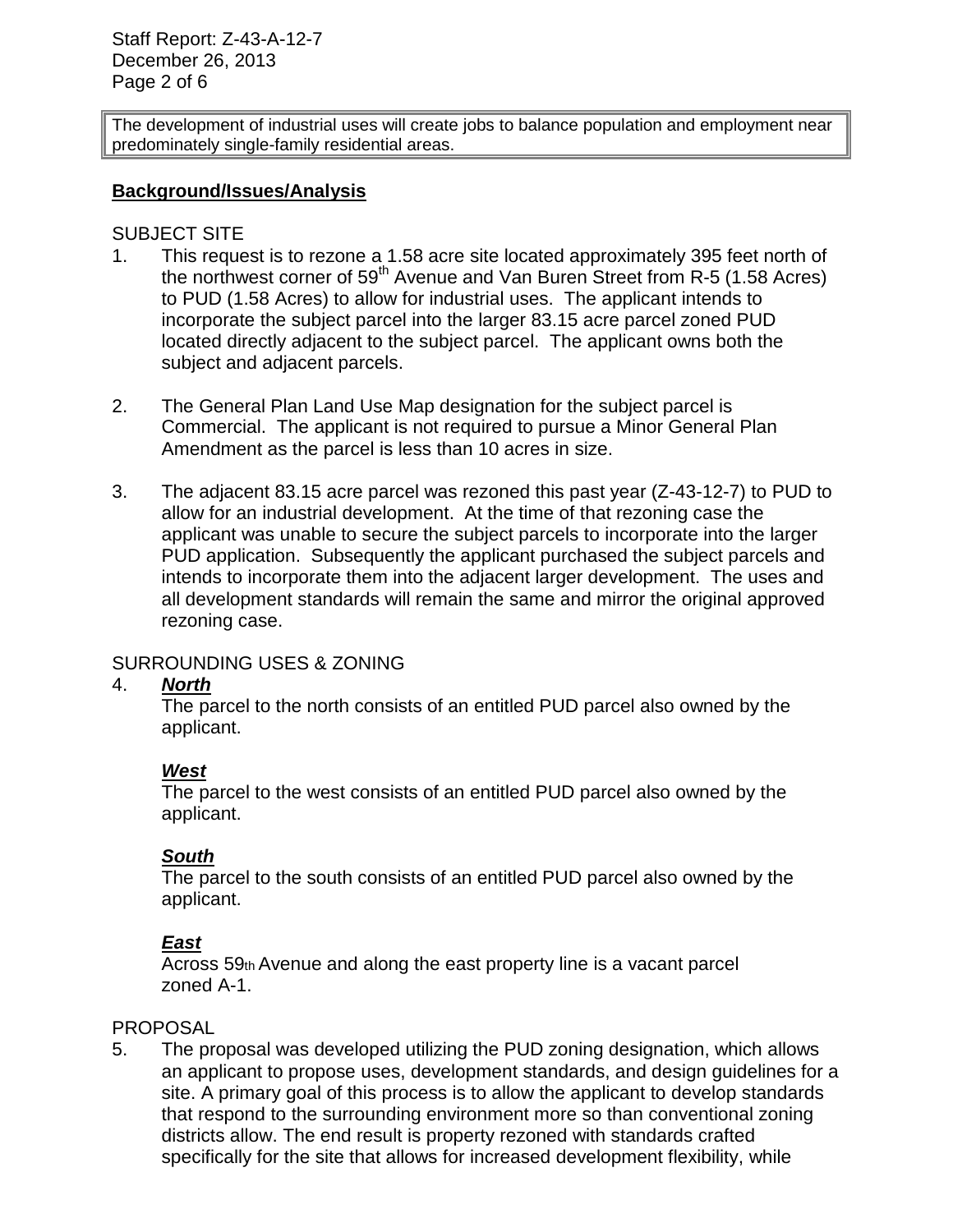Staff Report: Z-43-A-12-7 December 26, 2013 Page 3 of 6

> simultaneously providing enhanced development standards that could otherwise be developed through conventional zoning tools. Where the PUD narrative is silent on a requirement, the applicable Zoning Ordinance provisions will be applied.

6. Below is a summary of the proposed standards for the subject site as described in the attached PUD narrative date stamped November 27, 2013, Attachment B. All of the proposed uses and standards were derived from and mirror the approved and adjacent PUD application Z-43-12-7. The list of land uses and development standards listed below are a brief synopsis of the aforementioned approved standards.

## *Land Use*

The narrative permits a wide range of industrial, warehouse, storage, sales and manufacturing as the permitted uses.

Staff has no concerns with the proposed uses, setbacks, building design or use permit provisions as they were addressed in the original request for the larger surrounding property via rezoning case Z-43-12-7.

## *Development Standards*

The maximum permitted building height for structures on site is 48-feet. Additional height may be granted via the use permit public hearing process that would allow structures to increase to 80-feet in height if setback 200-feet from the north property line.

The perimeter setbacks consist of a 30-foot landscape and building setback along all property lines. In addition a 100-foot dock area setback is proposed along the north property line.

Staff has no concerns with the proposed development standards.

## *Landscaping Standards*

A mix of landscaping will be provided within the proposed 30-foot setback along the perimeter of the property. Along Fillmore Street, a mix of 2-inch caliper trees (50%) and 3-inch caliper trees (50%) will be provided 20-foot on center with 5 shrubs per tree. Along Van Buren Street, 2-inch caliper trees (50%), 3-inch caliper trees (25%) and 4-inch caliper trees (25%) will also be provided with 5 shrubs per tree.

Staff has no concerns with the proposed landscape standards.

## *Parking*

The minimum number of required parking spaces shall be as set forth in Section 702 of the Zoning Ordinance.

In addition the applicant is proposing a 1-foot non-vehicular easement along Fillmore Street to protect the residents from truck and vehicular traffic.

# *Shading*

The narrative proposes that a minimum of 15 percent surface employee/visitor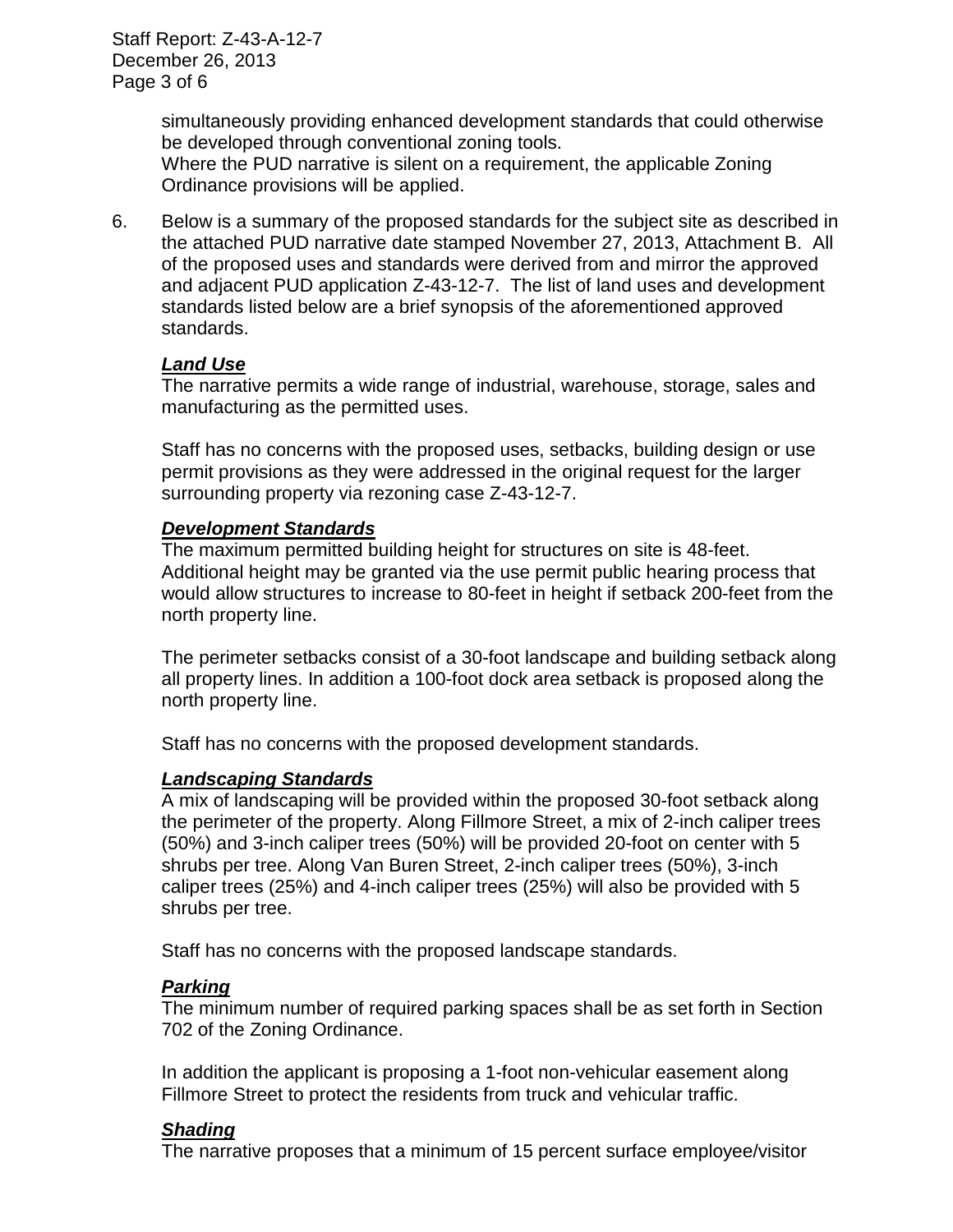parking shall be shaded through a combination of shade trees and/or canopies.

# *Design Guidelines*

The Development Narrative does not propose any new design guidelines with the exception of landscape standards; therefore, all applicable design guidelines outlined in the Guidelines for Design Review section of the Zoning Ordinance will apply.

# *Phasing*

A phasing plan is not addressed within the PUD.

## *Signage*

Sign Matrix on page 29 of the Development Narrative describes in detail the sign package for this request. In the event of a conflict between a provision of the PUD and a provision of Section 705 of the city of Phoenix Zoning Ordinance, the PUD prevails. In the event that the PUD is silent regarding a specific sign standard, the city of Phoenix Zoning Ordinance prevails.

## *Sustainability*

The narrative proposes many options to incorporate sustainability principles, which may include building orientation, solar collection technologies, and design for effective water use.

#### STREETS AND TRAFFIC

- 7. The Street Transportation Department has indicated that there are right-of-way improvements needed for this site. Several stipulations have been added to address these improvements.
- 8. An additional traffic impact study will need to be submitted to the Street Transportation Department for further review. A stipulation has been added to address any recommendations from that study.
- 9. A stipulation has been added for the applicant to submit a Red Border Letter to ADOT notifying them of the proposed development adjacent to a freeway corridor.

## **MISCELLANEOUS**

10. Water for the proposed development will be provided to the site through an existing 20-inch transmission main in Van Buren Street, a 12-inch line in Van Buren Street and a 12-inch line in 59th Avenue.

Sewer service for the proposed development will be provided to the site through an existing 21-inch main in 59th Avenue, and an existing 8-inch main in Fillmore Street.

11. Development and use of the site is subject to all applicable codes and ordinances. Zoning approval does not negate other ordinance requirements and other formal actions may be required.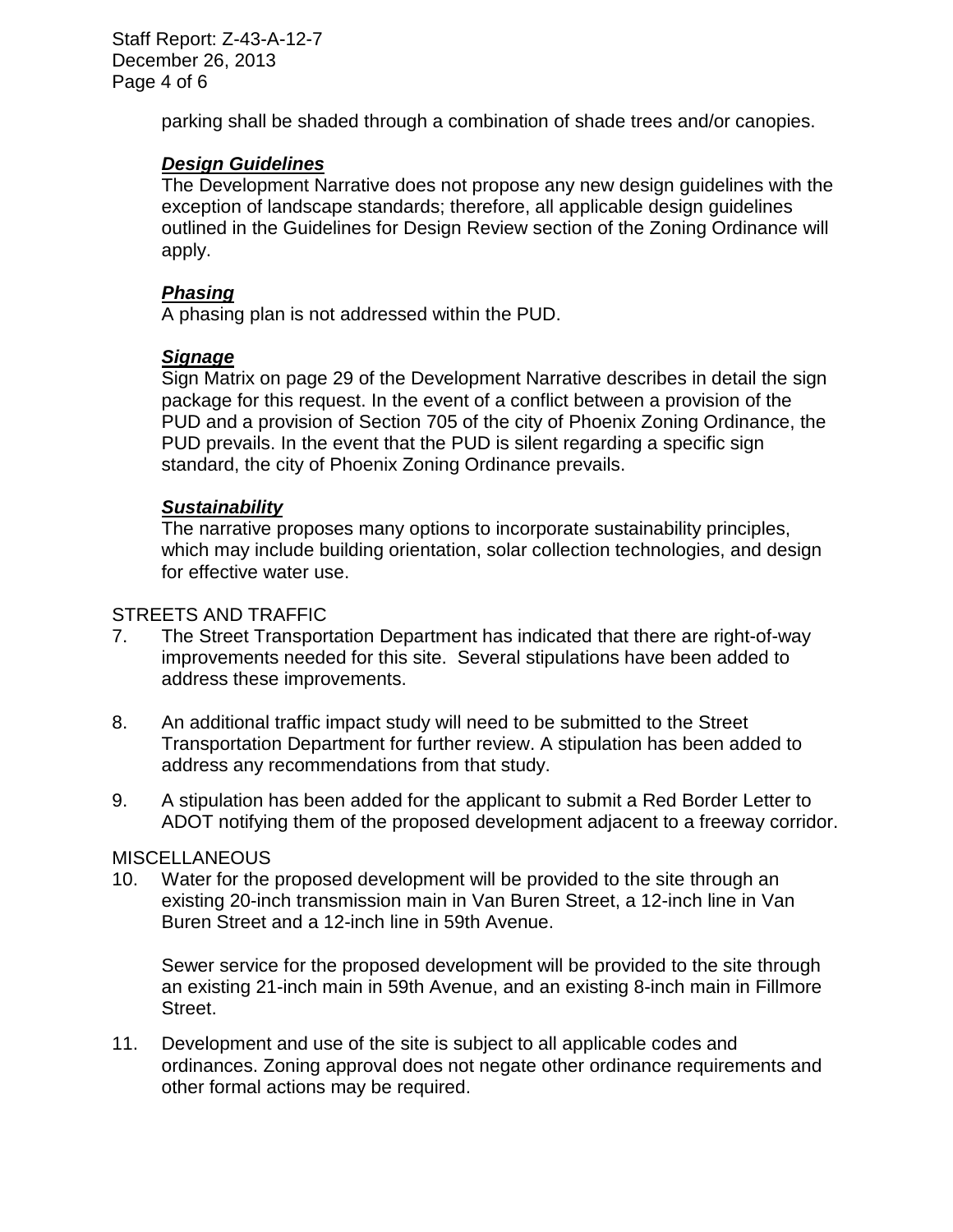Staff Report: Z-43-A-12-7 December 26, 2013 Page 5 of 6

# **Findings**

- 1. The proposal is consistent with the General Plan Land Use Map and therefore a Minor General Plan Amendment is not required.
- 2. The proposed uses will bring employment opportunities to the surrounding area and the Estrella Village.
- 3. The proposed staff stipulations will ensure the PUD rezoning request is compatible with surrounding zoning patterns and land use in the area.

## **Stipulations**

1. An updated Development Narrative for the Z-43-A-12-7 PUD reflecting the changes approved through this request shall be submitted to the Planning and Development Department within 30 days of City Council approval of this request. The updated Development Narrative shall be consistent with the Development Narrative date stamped November 27, 2013.

# **New Development Standards**<br>2. That prior to preliminary si

That prior to preliminary site plan approval, the landowner shall execute a Proposition 207 waiver of claims in a form approved by the City Attorney's Office. The waiver shall be recorded with the Maricopa County Recorder's Office and delivered to the City to be included in the rezoning application file for record.

## **Street Transportation Stipulations**

- 3. Submit a revised Traffic Impact Analysis to accommodate updated development plans per the PUD requirements. The development shall be responsible for any necessary dedications and improvements to the street network as approved by the Street Transportation Department.
- 4. The developer shall construct all streets adjacent to the development with paving, curb, gutter, sidewalk, curb ramps, streetlights, landscaping and other incidentals as per plans approved by the Planning and Development Department. All improvements shall comply with all ADA accessibility standards.
- 5. A Red Border Letter shall be filed with the Arizona Department Of Transportation notifying them of this project. The response from ADOT shall be included in the Appendix of this study. Potential right-of-way requirements need to be addressed in ADOT's response.
- 6. The applicant shall revise the Traffic Impact Study in accordance with comments provided by the Street Transportation Department and with final approval by the Street Transportation Department prior to preliminary site plan approval.
- 7. The developer shall work with the neighborhood to pay for traffic mitigation measures along Fillmore Street adjacent to the subject site, as approved by the Street Transportation Department.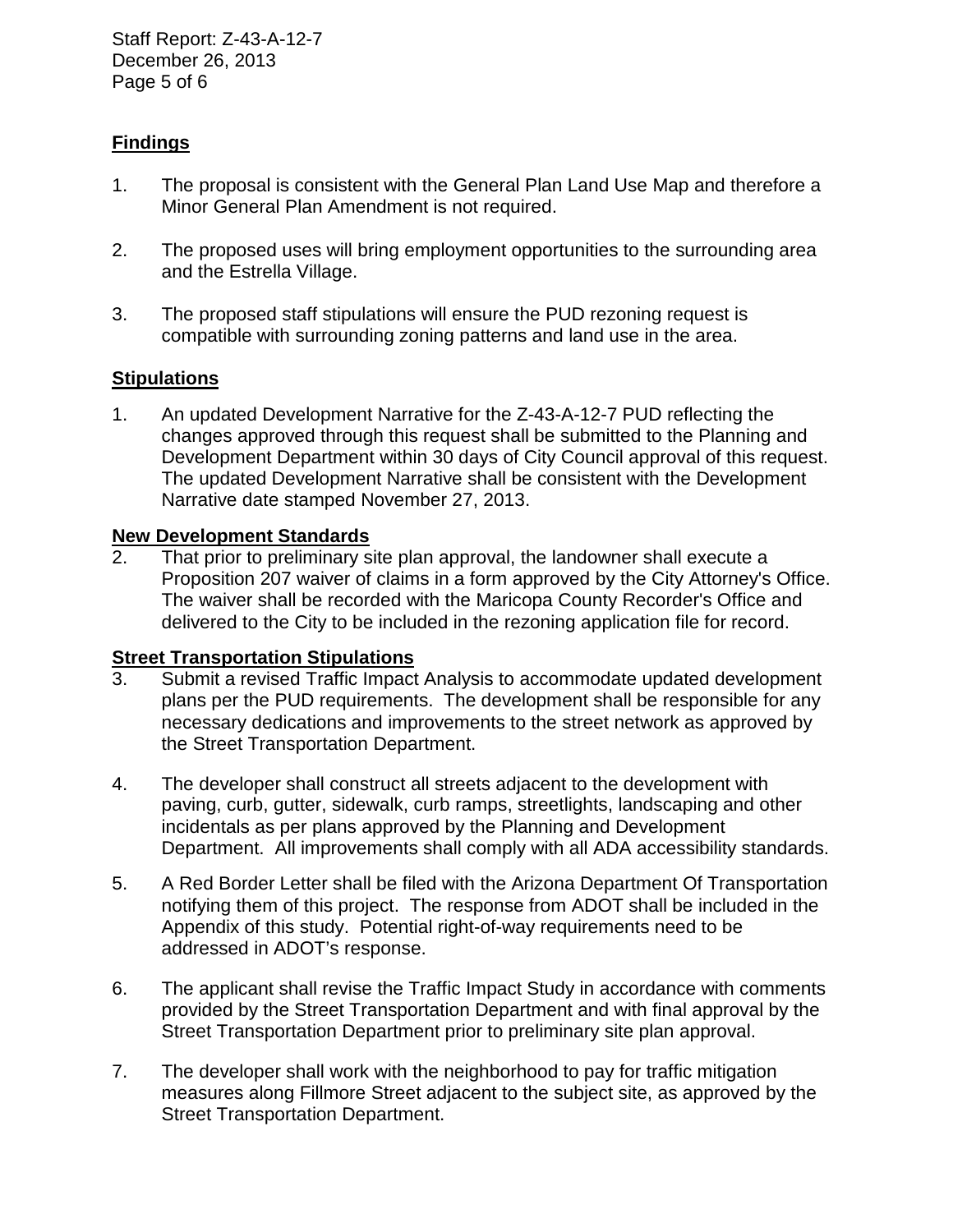Staff Report: Z-43-A-12-7 December 26, 2013 Page 6 of 6

# **Writer**

Marc Thornton December 26, 2013

# **Team Leader**

Joshua Bednarek

#### **Attachments**

Attachment A: Sketch Map Attachment B: Z-43-A-12-7 PUD Narrative date stamped November 27, 2013